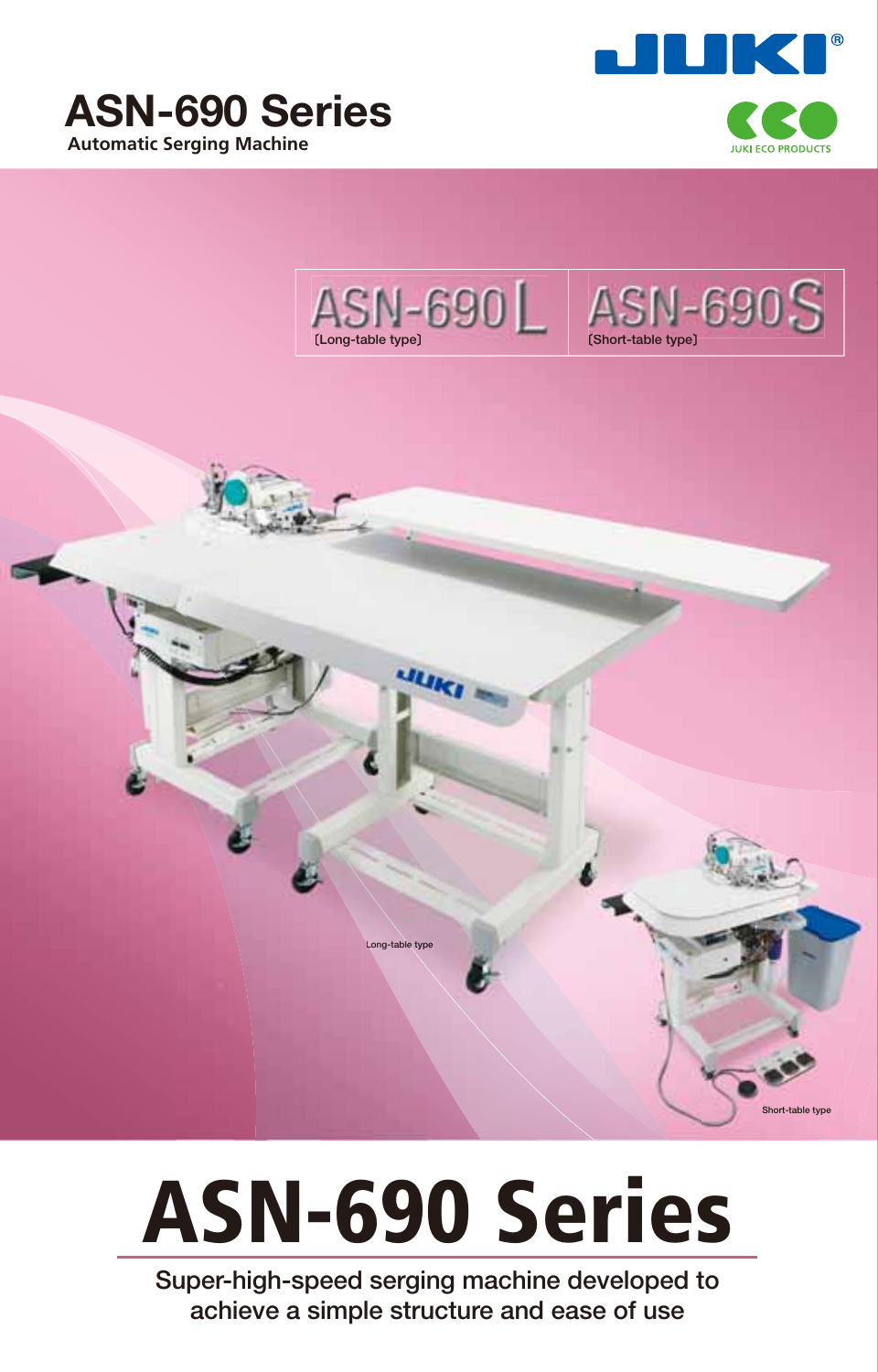**Super-high-speed serging machine developed to achieve a simple structure and** 

# **ASN-690 Series**



## **The machine is applicable to the over casting of material fabrics cut into various jeans, pants and skirt shapes.**

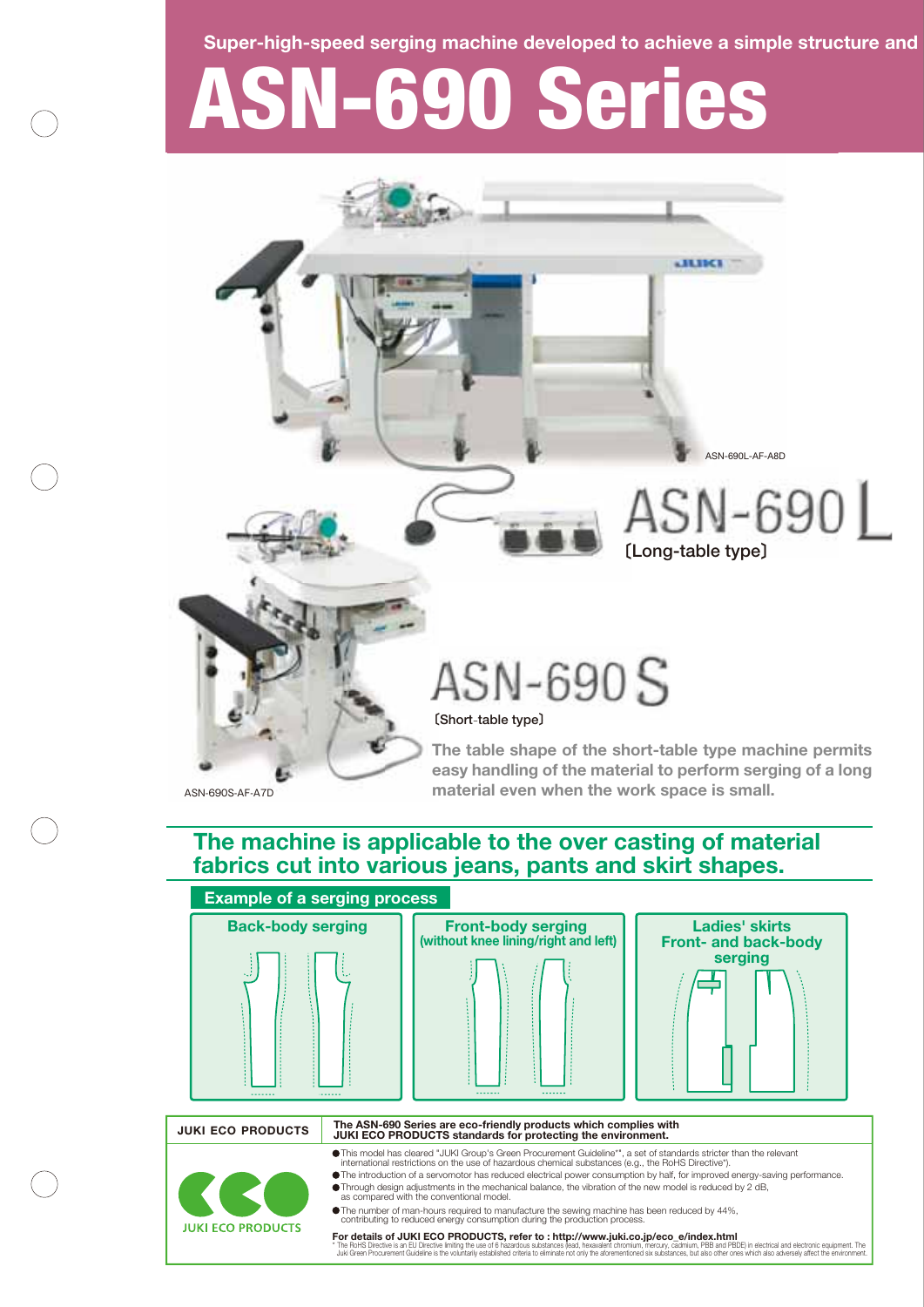**Increased productivity is required in the serging process. JUKI has launched its super-high-speed machine developed in pursuit of simple-in-operation and ease-of-use. To fully support the operator so that he/she can carry out serging speedily, the machine comes in two different types; the long-table type and the short-table type which permits easy handling of the material.** 

## **Many different technologies which have gone into the simple operation.**









#### **The machine is equipped with the super-highspeed overlock machine head MO-6904S.**

The machine achieves the high-speed performance of up to 8,000 sti/min to promise increased productivity. The machine performs serging according to the material used, is capable of sewing with reduced thread tension and promises consistent seam quality free from slip-off seams at curved parts of the material.

#### **■Flexible cloth guide**

The cloth guide can easily be adjusted in height according to the material to be used without using a tool. It eliminates the troublesome changing of spacers.

#### **■Looper cleaner**

A dust extractor is equipped as standard in the upper looper arm section where dust is likely to gather. It helps prevent dust from accumulating inside the cloth chip cover.

#### **■Micro-lifter device**

The machine is provided as standard with a micro-lifter device which adjusts the lifting amount of the presser foot to the material thickness to achieve improved seam quality, while preventing puckering and material damage.

#### **■Air-blow table**

The machine comes with an air-blow table, which issues a jet of air from its air nozzles at three locations to contribute to smoother handling of the material.



### **Manual stacker switch Manual stacker switch Manual stacker switch Manual stacker switch**

The stacker automatically actuates according to the preset number of seams. In addition, the stacker can also be actuated by operating the large easy-to-press manual stacker switch.

## **Lots of optional device have been prepared to help the operator.**

| dB                  | <b>Silencer</b>                                             | GMC080530A0 | It is a device for reducing the noise generated by the dust extractor during sewing.                                                                                                                                                           |
|---------------------|-------------------------------------------------------------|-------------|------------------------------------------------------------------------------------------------------------------------------------------------------------------------------------------------------------------------------------------------|
| $\Box$              | <b>Cloth table</b><br>$KM-5$                                | 40082456    | The table is used for placing sewing materials near the sewing table.<br>(Only for the long-table type)                                                                                                                                        |
|                     | <b>Presser foot lifter</b><br>AK-139                        | 40082451    | This is a device for lifting the presser foot automatically.                                                                                                                                                                                   |
| $\overline{\infty}$ | 3-pedal switch unit<br><b>PK-79</b>                         | 40082455    | The 3-pedal switch unit works as the pause switch, high-/low-speed changeover switch and<br>differential feed switch. The differential feed switch has to be used in combination with the<br>differential feed amount changing device (PF-10). |
| Fin                 | Differential feed amount<br>changing device<br><b>PF-10</b> | 40082454    | This is a device for changing the differential feed amount. It can widely support the<br>serging of various items.                                                                                                                             |
|                     | <b>Curve sensor</b><br>CL-5                                 | 40082453    | This is a sensor for detecting the in-curve shape and changing the speed of the stitch<br>and differential feed amount accordingly.                                                                                                            |